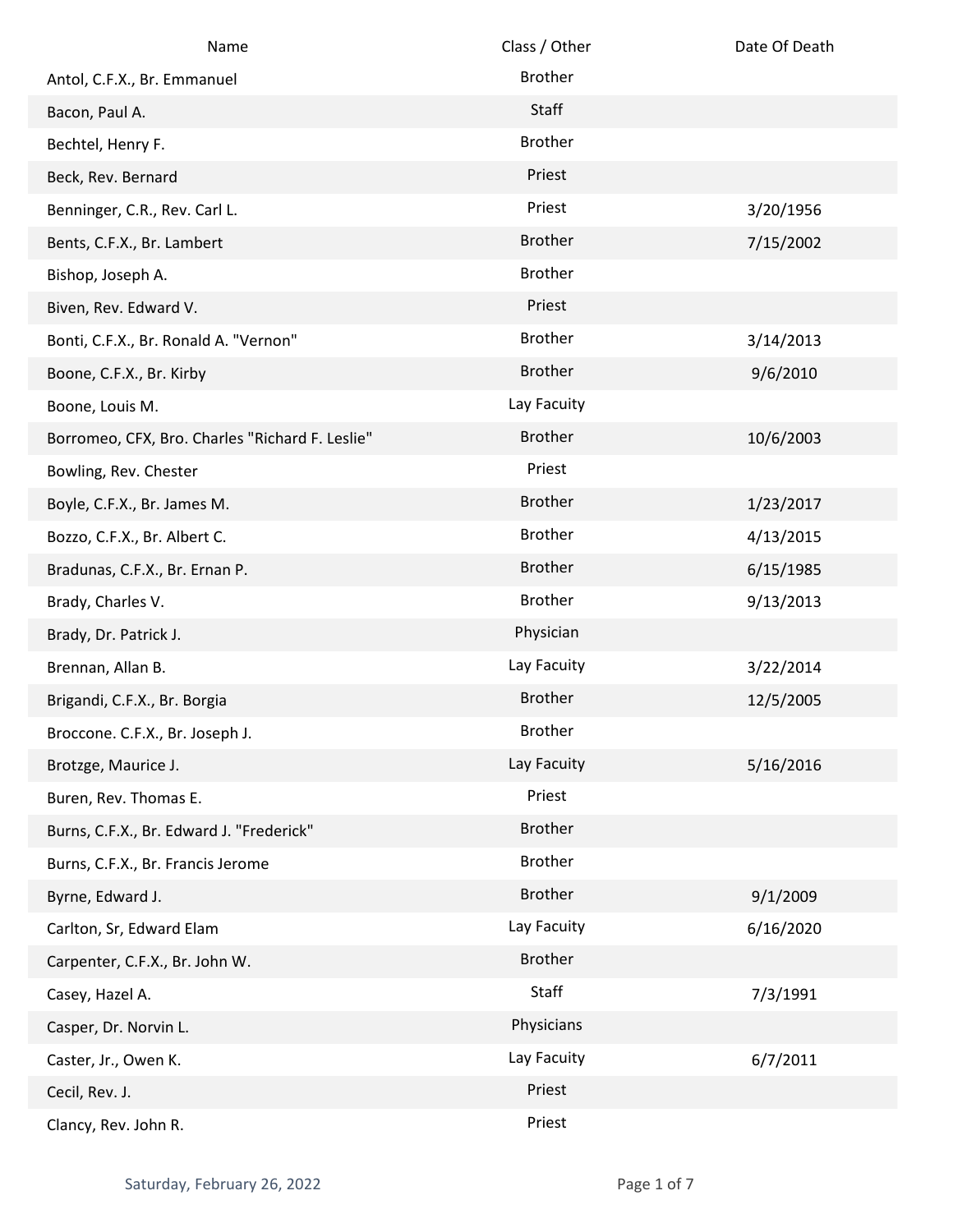| Name                              | Class / Other  | Date Of Death |
|-----------------------------------|----------------|---------------|
| Clark, C.F.X., Br. Cletus         | <b>Brother</b> |               |
| Clifton, C.F.X., Br. John W.      | <b>Brother</b> |               |
| Cochrane, C.F.X., Br. Aubrey      | <b>Brother</b> | 1/28/1997     |
| Conley, C.F.X., Br. Nelson        | <b>Brother</b> |               |
| Coyne, C.F.X., Br. Mel            | <b>Brother</b> |               |
| Craycroft, Rev. Bernard Leo       | Priest         |               |
| Crossen, C.F.X., Br. Philip Neri  | <b>Brother</b> |               |
| Crowell, C.F.X., Br. Giles        | <b>Brother</b> | 6/6/2014      |
| Cully C.F.X., Br. Charles M.      | <b>Brother</b> | 1/11/2021     |
| Cunningham, George C.             | Lay Facuity    |               |
| Curley, Patrick Michael           | Lay Faculty    | 9/8/2015      |
| Davis, John D.                    | Priest         |               |
| Dentinger, Rev. Roy E.            | Priest         | 6/23/2015     |
| Dentinger, Rev. Vincent P.        | Priest         | 8/8/2007      |
| Devoe, C.F.X., Br. John J.        | <b>Brother</b> |               |
| Dicken, James H.                  | <b>Brother</b> |               |
| Diersen, Rev. William M.          | Priest         |               |
| Donahue, C.F.X., Br. Peter J.     | <b>Brother</b> | 7/26/2016     |
| Donohue, Rev. Thomas E.           | Priest         | 4/30/2007     |
| Dooling, Arthur J.                | <b>Brother</b> |               |
| Dougherty, C.F.X., Br. J. Patrick | <b>Brother</b> | 8/6/2003      |
| Dowdall, Richard G.               | <b>Brother</b> |               |
| Driscoll, Br. John E              | <b>Brother</b> |               |
| Duerr, C.F.X., Br. Ligouri        | <b>Brother</b> | 6/27/1981     |
| Dunn, Dr. Raymond H.              | Physician      |               |
| Dykal, John A.                    | Lay Facuity    | 2/11/2010     |
| Dyke, David                       | Lay Facuity    | 8/4/2016      |
| Eckenfels, Louise T.              | Staff          | 9/1/1995      |
| Farmer, Rev. Matthew P.           | Priest         |               |
| Feeley, C.F.X., Br. Michael       | <b>Brother</b> |               |
| Foley, Charles F. "Br. Gordon"    | <b>Brother</b> | 7/9/1905      |
| Frame, Rosalie Corso "Duck"       | Lay Facuity    | 9/21/2020     |
| Friedrich, Rev. Richard           | Priest         |               |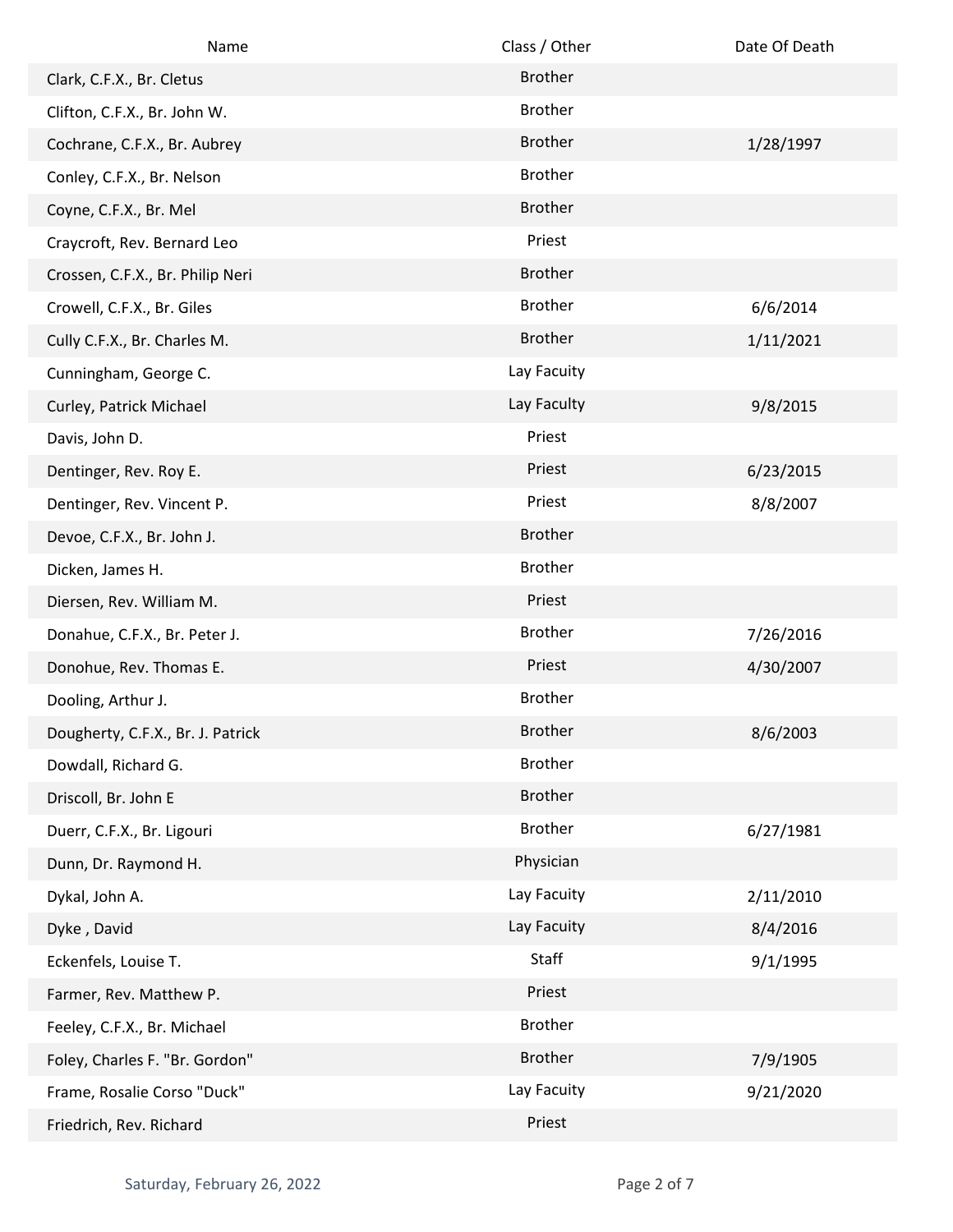| Name                                | Class / Other  | Date Of Death |
|-------------------------------------|----------------|---------------|
| Frommelt, Horace A.                 | Lay Facuity    |               |
| Furio, Joseph                       | <b>Brother</b> |               |
| Garner, Robert J.                   | <b>Brother</b> |               |
| Gephart, Rev. John B.               | Priest         | 5/28/2014     |
| Geraets, C.F.X., Br. Florian        | <b>Brother</b> | 11/9/1981     |
| Geraghty, C.F.X., Br. Theophane     | <b>Brother</b> |               |
| Gilbert, Arthur J.                  | <b>Brother</b> |               |
| Gilhooley, C.F.X., Br. Leonard      | <b>Brother</b> |               |
| Glancy, C.F.X., Br. Paulus          | <b>Brother</b> |               |
| Glick, Rev. Bernard J.              | Priest         |               |
| Gohmann, Jr., Edmund J.             | Lay Facuity    |               |
| Gorman, Jr., J. William             | Lay Facuity    | 8/2/2014      |
| Grogan, C.F.X., Br. Cyril           | <b>Brother</b> |               |
| Grogan, Thomas C.                   | <b>Brother</b> |               |
| Hagarty, C.F.X., Br. Cornelius F.   | <b>Brother</b> |               |
| Hamel, Lawrence B.                  | <b>Brother</b> |               |
| Hannigan, William E.                | <b>Brother</b> |               |
| Hart, C.F.X., Br. Aubin             | <b>Brother</b> |               |
| Hawthorne, Jr., Pearl J.            | Lay Facuity    | 2/15/2015     |
| Hegarty, C.F.X., Br. Cornelius F.   | <b>Brother</b> |               |
| Hegarty, C.F.X., Br. Michael Joseph | Brother        | 4/10/2006     |
| Heitlauf, Arthur T.                 | Lay Facuity    | 3/18/2012     |
| Herde, Jr., Joseph J.               | Lay Facuity    | 9/1/2012      |
| Herlihy, C.F.X., Br. Clarence       | <b>Brother</b> |               |
| Hickey, C.F.X., Br. John J.         | <b>Brother</b> |               |
| Higdon, C.F.X., Br. Maron           | <b>Brother</b> | 5/2/1984      |
| Holzknecht, C.F.X., Br. August      | <b>Brother</b> | 8/25/1977     |
| Horan, Frederick F. "Br Terence"    | <b>Brother</b> | 7/1/1905      |
| Horrigan, Rev. Alfred F.            | Priest         | 8/23/2005     |
| Howard, Anne Marie                  | Lay Faculty    | 5/3/2018      |
| Hurley, Mary Rose                   | Staff          |               |
| Hurst, C.F.X., Br. Vincentius       | <b>Brother</b> |               |
| Huter, James J.                     | Lay Facuity    | 1/30/2011     |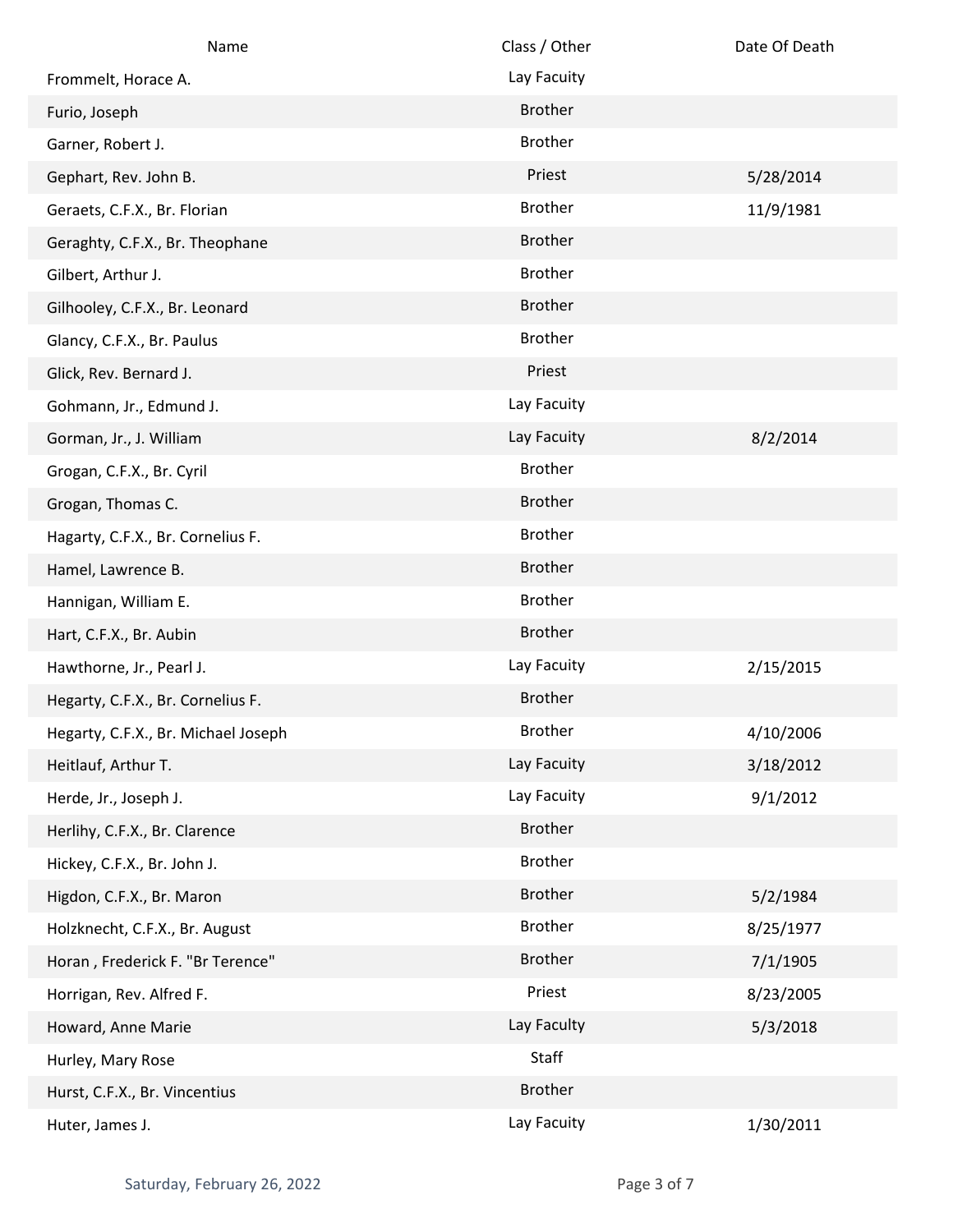| Name                                  | Class / Other  | Date Of Death |
|---------------------------------------|----------------|---------------|
| Hyland, C.F.X., Br. Kilian            | <b>Brother</b> |               |
| Jeffries, Irvin                       | Lay Facuity    |               |
| Johnson, C.F.X., Br. Albert           | <b>Brother</b> |               |
| Johnson, C.F.X., Br. Charles E.       | <b>Brother</b> |               |
| Johnson, Lyman T.                     | Lay Facuity    | 10/3/1997     |
| Kavanagh, C.F.X., Br. George Patrick  | <b>Brother</b> |               |
| Kelly, C.F.X., Br. Benedict Joseph    | <b>Brother</b> | 8/9/1976      |
| Kelly, C.F.X., Br. Camillus           | <b>Brother</b> |               |
| Kelly, C.F.X., Br. Peter F.           | <b>Brother</b> |               |
| Kelty, Rev. Charles J.                | Priest         |               |
| Kendrick, C.F.X., Br. James E.        | <b>Brother</b> | 9/3/1997      |
| Kenny, Eugene                         | Lay Facuity    |               |
| Kerressey, C.F.X., Br. Richard        | <b>Brother</b> |               |
| Kieffer, Rev. Lawrence                | Priest         |               |
| Kletzly, C.F.X., Br. Paul Francis     | <b>Brother</b> |               |
| Landner, Richard P.                   | <b>Brother</b> |               |
| Lardner, James W.                     | <b>Brother</b> |               |
| Larkin, C.F.X., Br. John Edward       | <b>Brother</b> |               |
| Lawler, Anastasia M.                  | Lay Faculty    |               |
| Lenahan, Rev. John B.                 | Priest         | 6/23/2010     |
| Leslie, Richard F.                    | <b>Brother</b> |               |
| Lodsdon, John                         | Lay Faculty    |               |
| Logsdon, John                         | Lay Facilty    |               |
| Longmeyer, Judith Biggs               | Lay Facuity    |               |
| Mackin, Norman L. "Norm"              | Lay Facuity    | 8/15/2004     |
| Madison, Solomon L.                   | Lay Facuity    |               |
| Magruder, C.F.X., Br. Carlos          | <b>Brother</b> | 9/8/2003      |
| Mahoney, C.F.X., Br. Laurus           | <b>Brother</b> |               |
| Mahoney, S.L., Sr. Mary Agnes         | Sister         | 7/30/2008     |
| Malone, James                         | Staff          |               |
| Mattingly, C.F.X., Br. Sylvan         | <b>Brother</b> | 12/30/1951    |
| Mattingly, R.S.M., Sr. Mary Georgeann | Lay Facuity    | 4/30/2008     |
| Mazsick, C.F.X., Br. Frank J.         | <b>Brother</b> | 8/15/2005     |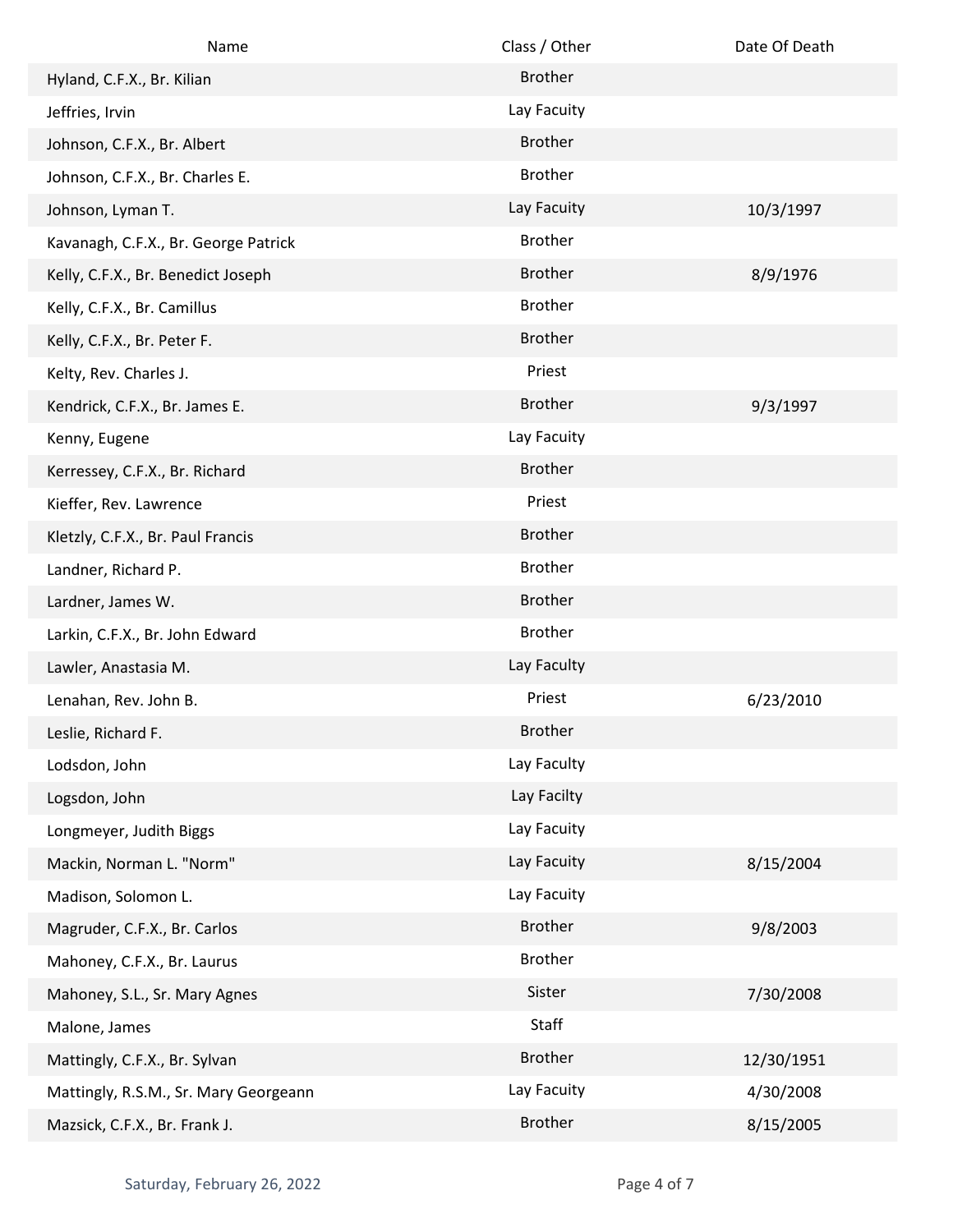| Name                                     | Class / Other  | Date Of Death |
|------------------------------------------|----------------|---------------|
| McCarthy, C.F.X., Br. Howard             | <b>Brother</b> |               |
| McCarthy, C.F.X., Br. Kenneth            | <b>Brother</b> | 3/9/2007      |
| McCarthy, C.F.X., Br. Mark               | <b>Brother</b> |               |
| McCarthy, C.F.X., Br. Victor Joseph      | <b>Brother</b> |               |
| McDermott, Philip F. "Bro. Bruno"        | <b>Brother</b> | 3/12/2017     |
| McDonald, C.F.X., Br. Vianney            | <b>Brother</b> |               |
| McDonough, Agnes                         | Lay Facility   |               |
| McGee, C.F.X., Br. Eymard                | <b>Brother</b> | 3/18/1999     |
| McLaughlin, Jr., John V. "Br Sylvester"  | <b>Brother</b> | 7/6/1905      |
| McLean, William J.                       | <b>Brother</b> |               |
| McMahon, Richard                         | Priest         |               |
| McNeilly, C.F.X., Br. Philip             | <b>Brother</b> |               |
| Meegan, C.F.X., Br. Luanus               | <b>Brother</b> |               |
| Melvin, C.F.X., Br. Owen I.              | <b>Brother</b> |               |
| Milam, Tina Magdeline                    | Staff          |               |
| Miller, James K.                         | Lay Facuity    | 10/27/2011    |
| Miller, Paul A. "Paulie"                 | Lay Facuity    | 6/29/2005     |
| Miller, Rev. Joseph M.                   | Priest         |               |
| Monahan, James A.                        | <b>Brother</b> |               |
| Mooney, C.F.X., Br. Adrian               | <b>Brother</b> |               |
| Moran, C.F.X., Br. Casimir               | <b>Brother</b> |               |
| Munroe, C.F.X., Br. More                 | <b>Brother</b> |               |
| Murphy, C.F.X., Richard T. "Bro. Tobias" | <b>Brother</b> | 4/4/2017      |
| Murray, C.F.X., Br. Quentin              | <b>Brother</b> | 10/21/1988    |
| Neuman, Edward J.                        | Brother        |               |
| Newett, C.F.X., Br. Justin               | <b>Brother</b> |               |
| O'Brien, C.F.X, Br. John F. "Br.Brice"   | <b>Brother</b> | 11/6/2015     |
| O'Connor, Rev.                           | Priest         |               |
| O'Donnell, C.F.X., Br. D. Stephen        | <b>Brother</b> |               |
| O'Hara, Br. Columbiere                   | <b>Brother</b> |               |
| Palmer, C.F.X., Br. Gerardus             | Brother        |               |
| Quigley, C.F.X., Br. Francis Joseph      | <b>Brother</b> |               |
| Quire, Charles E.                        | Lay Facuity    |               |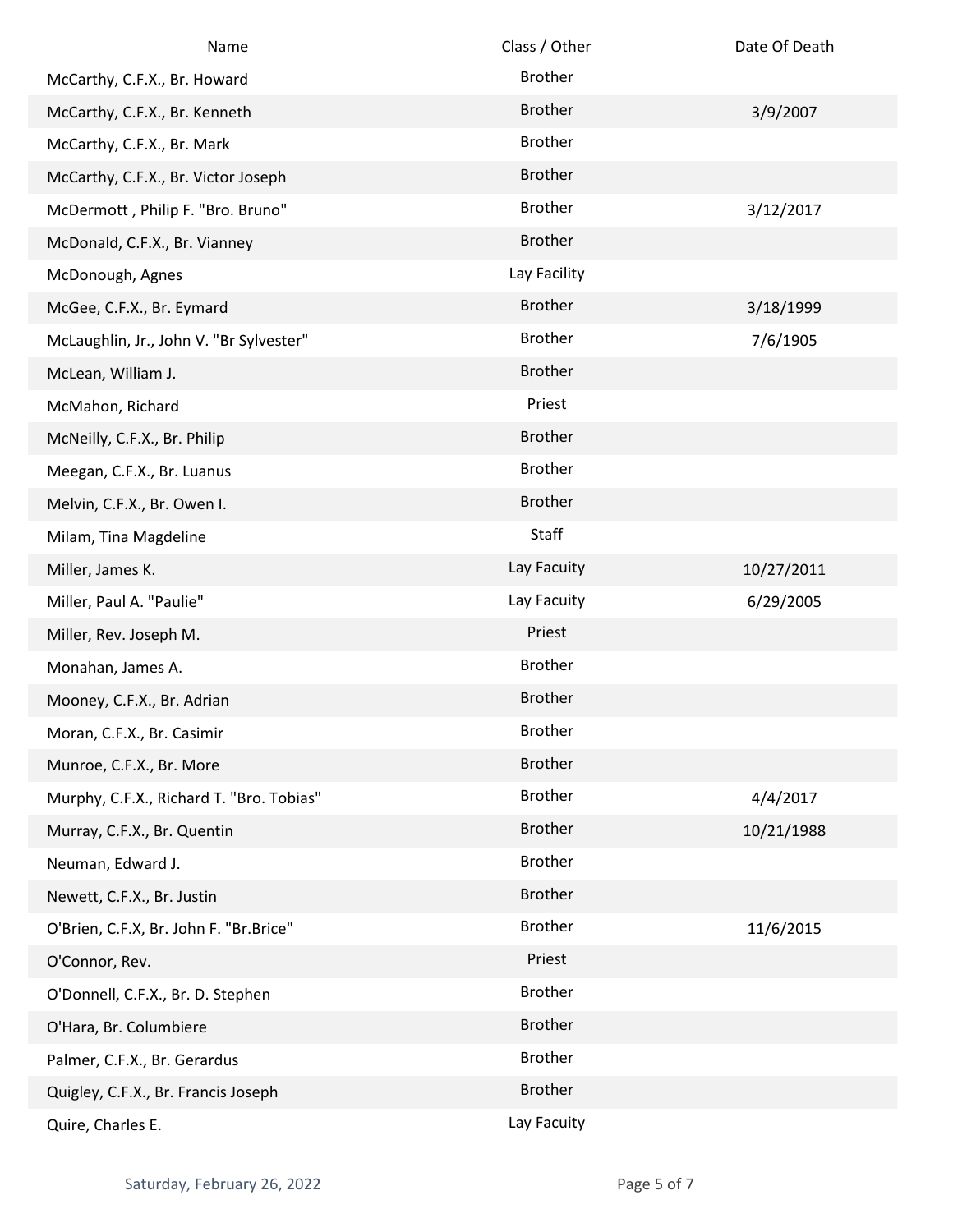| Name                              | Class / Other  | Date Of Death |
|-----------------------------------|----------------|---------------|
| Randall, C.F.X., Br. Kenny        | <b>Brother</b> |               |
| Reid, Dr. Benjamin A.             | Physician      |               |
| Rhodes, Joseph S.                 | Staff          |               |
| Riggs, Dr. Joseph N.              | Physician      |               |
| Riggs, S.L., Sr. Elizabeth Ann    | Lay Facuity    |               |
| Roche, C.F.X., Br. Marinus        | <b>Brother</b> |               |
| Rollins, Philip Lee               | Lay Facuity    | 2/8/2021      |
| Roth, C.F.X., Br. Gonzaga         | <b>Brother</b> |               |
| Roth, John C.                     | <b>Brother</b> |               |
| Ruffino, Charles J.               | <b>Brother</b> |               |
| Russell, C.F.X., Br. Peter J.     | <b>Brother</b> |               |
| Rusterholtz, Rev. Charles K.      | Priest         |               |
| Ryan, Dr. John E.                 | Physician      |               |
| Ryan, Rev. Donald                 | Priest         |               |
| Sandmann, Lucille Lanham          | Staff          |               |
| Sartini, Gene                     | Lay Facuity    | 8/3/2019      |
| Scherzer, Rev. Edwin J.           | Priest         | 8/13/2017     |
| Schmidt, Rev. Stanley             | Priest         |               |
| Schmidt, Robert                   | Lay Facuity    |               |
| Schneider Sheeran, Mary Ruth      | Staff          |               |
| Schneider, C.F.X., Br. Edward J.  | <b>Brother</b> |               |
| Schneider, Wilbur L.              | Lay Facuity    |               |
| Schuler, Mrs. John                | Staff          |               |
| Schwabenton, Rev. P.              | Priest         |               |
| Schwartz, Rev. Clarence           | Priest         | 8/26/1997     |
| Sellars, Margaret W.              | Lay Facuity    | 2/4/2014      |
| Sheahan, C.F.X., Br. Cornelius    | <b>Brother</b> |               |
| Sheehan, Dr. Thomas M.            | Lay Facuity    | 8/9/2006      |
| Shepherd, William D.              | <b>Brother</b> |               |
| Smith, C.F.X., Br. Timothy        | <b>Brother</b> |               |
| Smith, Edward                     | Lay Facuity    |               |
| Smithers, C.F.X., Br. Joseph      | <b>Brother</b> |               |
| Spalding, C.F.X., Br. Martin John | <b>Brother</b> |               |